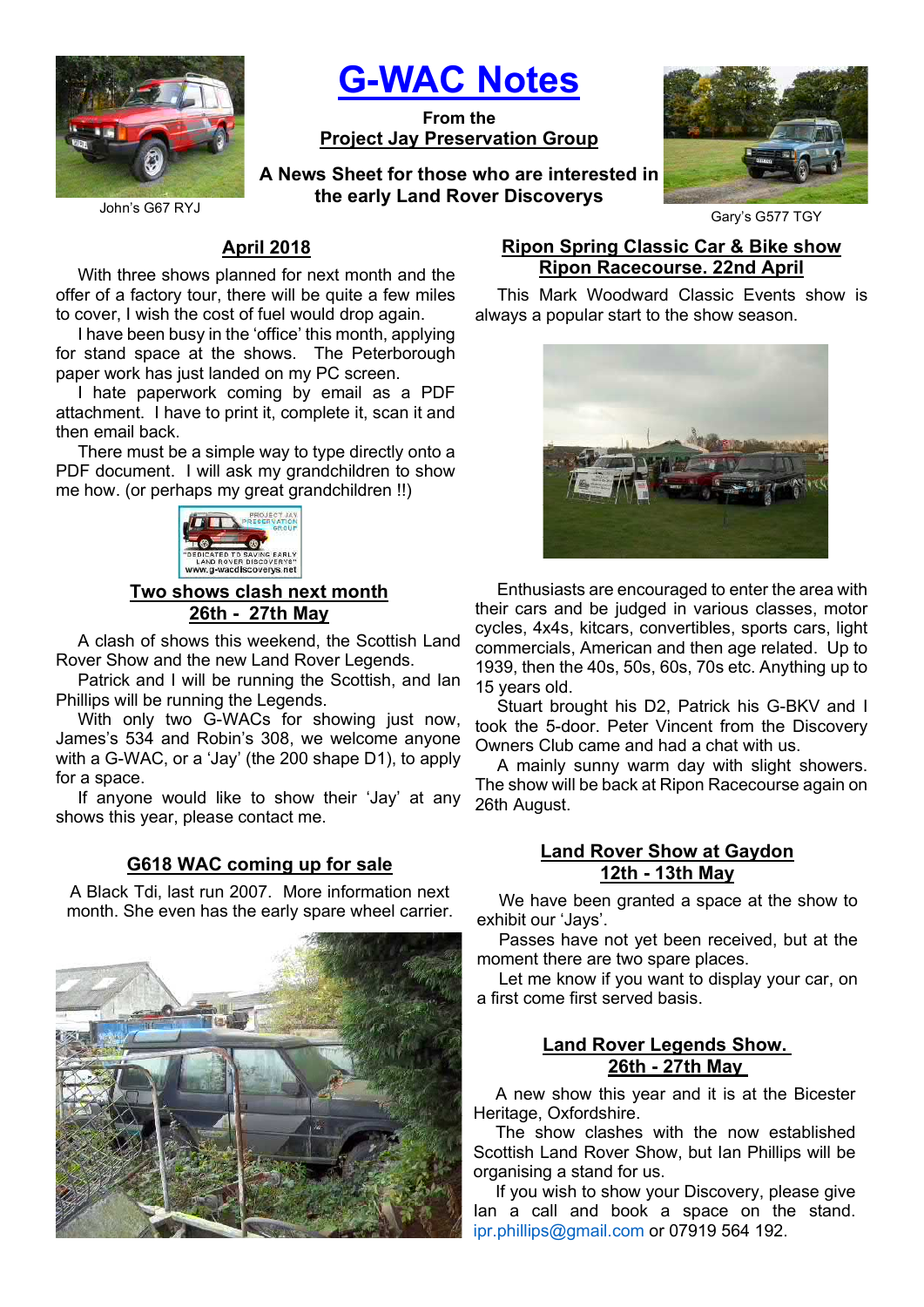#### Proud owner of G312 WAC

Years ago, during a show in the UK, Roy and I had a chat about G-WACs and the G-WAC Camel Trophy vehicles (Discovery & 110) and now I'm a proud owner of a G-WAC too!

It was just an instant decision, because I was looking for an early 110 V8 Station Wagon for one of my chaps, and Simon's Disco turned up in my search!

I just recognized the early registration date and the engine style, and a closer look at the picture revealed the licence plate … and now you can guess what happened next!

 During Easter I went over to Exeter by plane, and my friends picked me up at the Airport. Then on Friday I had the appointment with Simon, the sale was already agreed beforehand. After a quick inspection of the vehicle, we completed the paperwork and took the Disco with us.

A couple of days later I went back to Cologne and gave the Disco the longest trip ever of roughly 560 miles (Simon told me he usually covered 30-40

miles in one step)  $-$  he survived the trip without major faults!

 Just now the vehicle is in my workshop at home, and I will carry out just a sensible restoration of all the "usual" critical areas, because I would like to keep the Disco in the most original state as possible (I prefer vehicles that show a certain wear from all the decades – it's called "Patina" in German).

I have to say, during his 19 years ownership, Simon kept the Disco in a quite good shape !

2018 will be a quite busy year for me, a lot of shows in Germany, NL and the UK and another vehicle needs to be prepared for Jaguar Land Rover Germany (for the 70 Anniversary World Record attempt).

 I plan to be at Peterborough for the LRO Show this year, so I will pop onto the PJPG stand, and you can find me at the Camel Trophy Owners Club Stand for a chat!

All the best from Cologne.

Jochen Baldamus



## Factory Tour Sunday, 20th May 2018

Back in November we were offered an exclusive factory visit for our Group of G-WACs. Unfortunately, there was little response from you all, perhaps because of the time of year, or because we had only a few taxed for the road.

The offer has been renewed for a tour with Defender 50 and Classic Range Rover enthusiasts.

This would be a breakfast meeting. If anyone wishes to attend, please give me a call and I will furnish start times, cost and meeting place when known.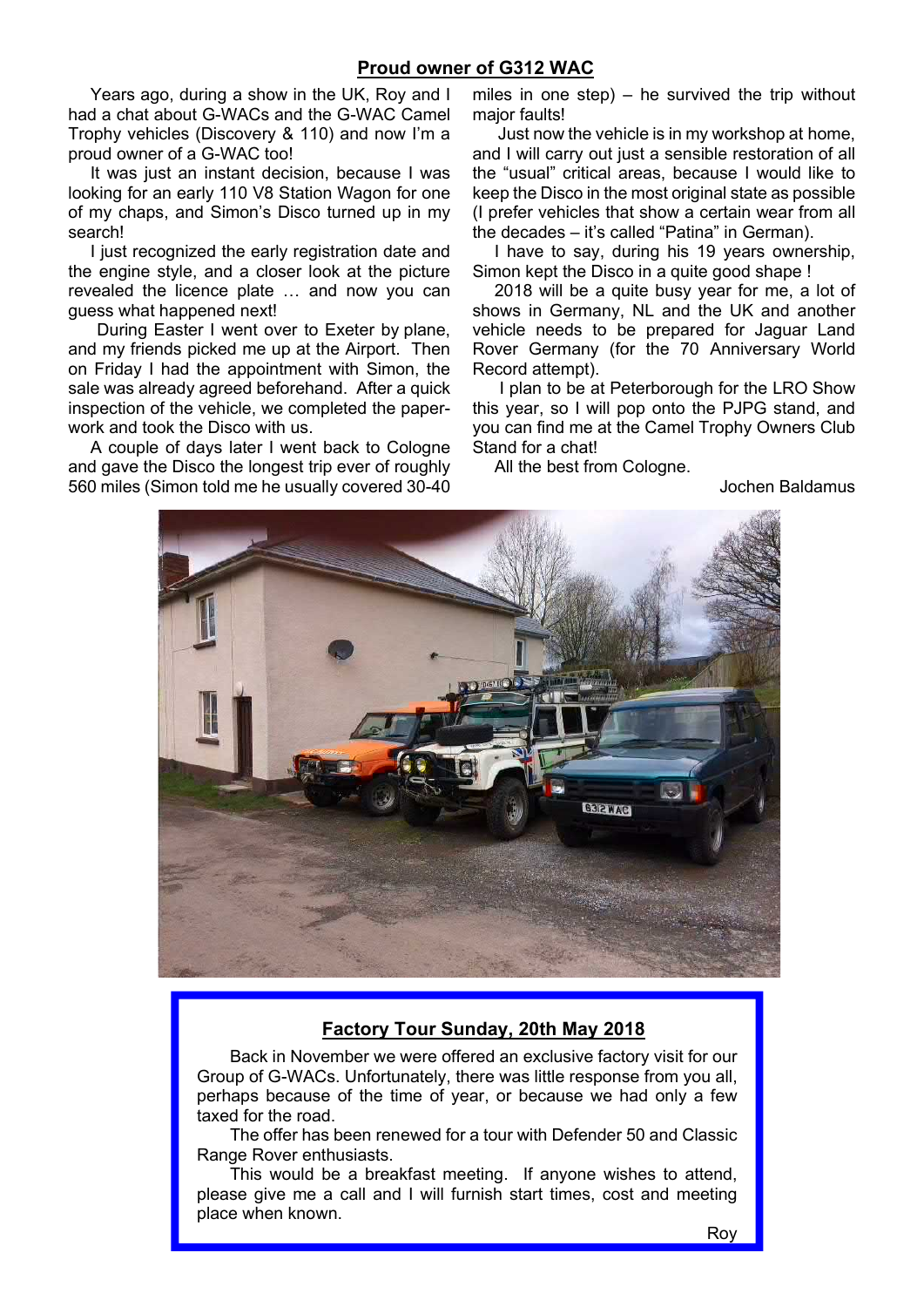#### My factory registered Land Rover Discovery 3-door

She was first registered 27th June 1990, by Land Rover Ltd. as G531 DHP, but now has a French registeration 3656 TW 24.

Date of factory build - 25th January 1990, with chassis No. SALLJGBF8GA423480. Finished in Davos White, Sonar Blue interior. A left-hand drive, with 5 seats.



The story behind my Discovery is that I assume that on her way from the factory to be dispatched to the docks to be exported to Spain, she was involved in a slight accident.

On very close examination, there had been slight damage to the left front wing and door. The damage was repaired by the factory. A new front wing was fitted and painted together with a new door, which would take a knowledgeable person to detect.

I was planning to move permanently from Cheltenham to our holiday home, which is in the Dordogne, France, and at that time thought it would be good to have a Discovery so that we could tow a caravan to visit family and friends in Europe.

I asked the local Land Rover agent near Cheltenham about supplying a new Discovery, but there was a waiting list, which was quite a long wait.

My first wife died in 1984, and I had now married my Swiss wife, Brigitte. Brigitte had never been to a car auction, and one day we were not far from

Measham, so went there for her to see what a car auction was like.

To my surprise, in the middle of all the cars for sale, stood a Discovery, and when able to squeeze amongst the cars, I could see that it was left-hand drive. Just what we wanted.

There was only 150 km on the speedo. My son had an account at Measham and I bought it for £13,692.

| Registered Office: Princent Nouse, The Beadway, Farsham Common, Singah SL2 (PC)<br>香菜下<br>UNIT L<br>MAL YEEDORY ROAD<br>KINGSDITCH TRADING EST<br>CHEC TENNIOR |                      |                             | <b>RECEPT</b><br>Received from the partitions careed hereon the<br>by chease and/or they<br>am of £<br>nem of f<br>In now<br>$A0$ $A0$<br>Signo |                      |                                             | V.A.T. Registration Number 188 1552 38<br>in the case of going on vehicles parchased, please contact:<br>TANWORTH SGAD<br>HEASHAM<br>SWADL INCOTE<br>DERRYS DE12 TOY 0830-270322 |                   |            |                 |           |
|----------------------------------------------------------------------------------------------------------------------------------------------------------------|----------------------|-----------------------------|-------------------------------------------------------------------------------------------------------------------------------------------------|----------------------|---------------------------------------------|----------------------------------------------------------------------------------------------------------------------------------------------------------------------------------|-------------------|------------|-----------------|-----------|
| 107<br><b>BIO</b>                                                                                                                                              | RECORDED.<br>MIS ASE | MAKE/TYPE                   | <b>NONTH YN</b><br><b>FIRST</b><br>NESS ENC                                                                                                     | CHASSIS<br>TRONG for | REGISTRATION<br>Yen:                        | $z$ rr                                                                                                                                                                           | IND<br>PRKIE      | \$13,1,945 | VAT @<br>17.90% | TOTAL     |
| UJ051                                                                                                                                                          | <b>WORPHONTED</b>    | 150 LAND ROVER<br>DISCOVERY | 0695                                                                                                                                            |                      | 3531 DHP                                    | 42<br><b>W</b> Field                                                                                                                                                             |                   | 13.650     |                 | 13,650,00 |
|                                                                                                                                                                |                      |                             |                                                                                                                                                 |                      |                                             |                                                                                                                                                                                  |                   |            |                 |           |
|                                                                                                                                                                |                      |                             |                                                                                                                                                 |                      |                                             |                                                                                                                                                                                  |                   |            |                 |           |
|                                                                                                                                                                |                      |                             |                                                                                                                                                 |                      |                                             |                                                                                                                                                                                  |                   |            |                 |           |
|                                                                                                                                                                | ACCOUNT CARD DETAILS |                             |                                                                                                                                                 |                      | INDENINITY FEE E<br><b>Raymer From MATI</b> | 再認                                                                                                                                                                               |                   |            |                 | 92,00     |
|                                                                                                                                                                |                      |                             |                                                                                                                                                 |                      |                                             |                                                                                                                                                                                  | TOTALS £ 13,650 £ |            |                 |           |

We did not move to France permanently straight away, but having lived here in the Dordogne since 1991, there was no rust, except eventually the rear boot floor had to be replaced, otherwise she has been rust free. After a few hundred kms, we had a problem with the injector pipes breaking but these were replaced under the warranty. She has now covered 411,845 kms.



Apart from routine servicing, brake pads etc., the only problems to date have been a replacement head gasket and a gearbox overhaul.

Keith.

Beaumont Du Perigord. France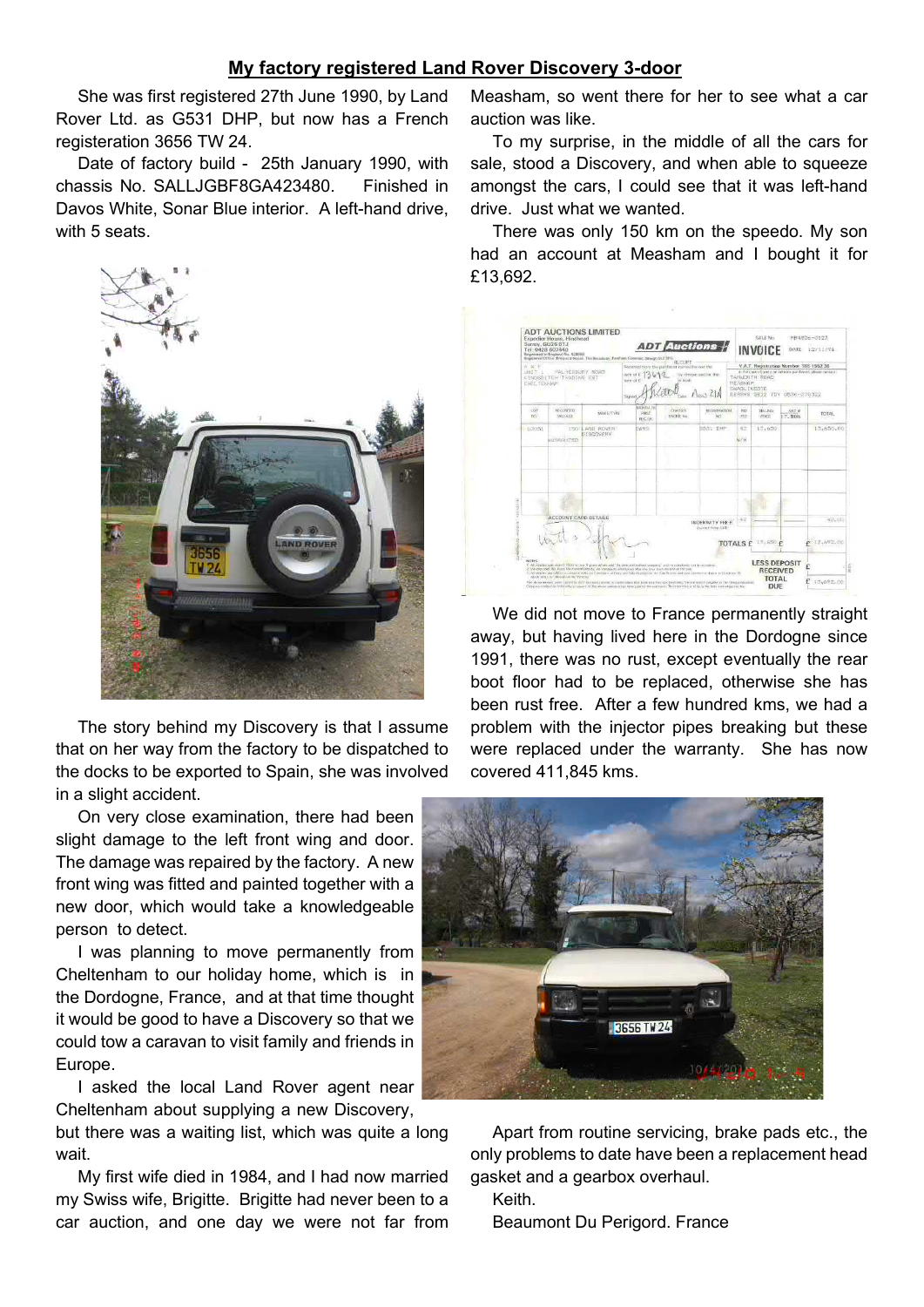



Bicester Heritage, Oxfordshire. 26 - 27th May 2018



Malvern Land Rover Show and 4x4 Spares Weekend. 2nd – 3rd June. The Three Counties Showground, Malvern, Worcestershire.







PETER JAMES INSURANCE. 772, Hagley Road West, Oldbury, West Midlands. B68 0PJ. Telephone: 0121 506 6040. www.peterjamesinsurance.co.uk